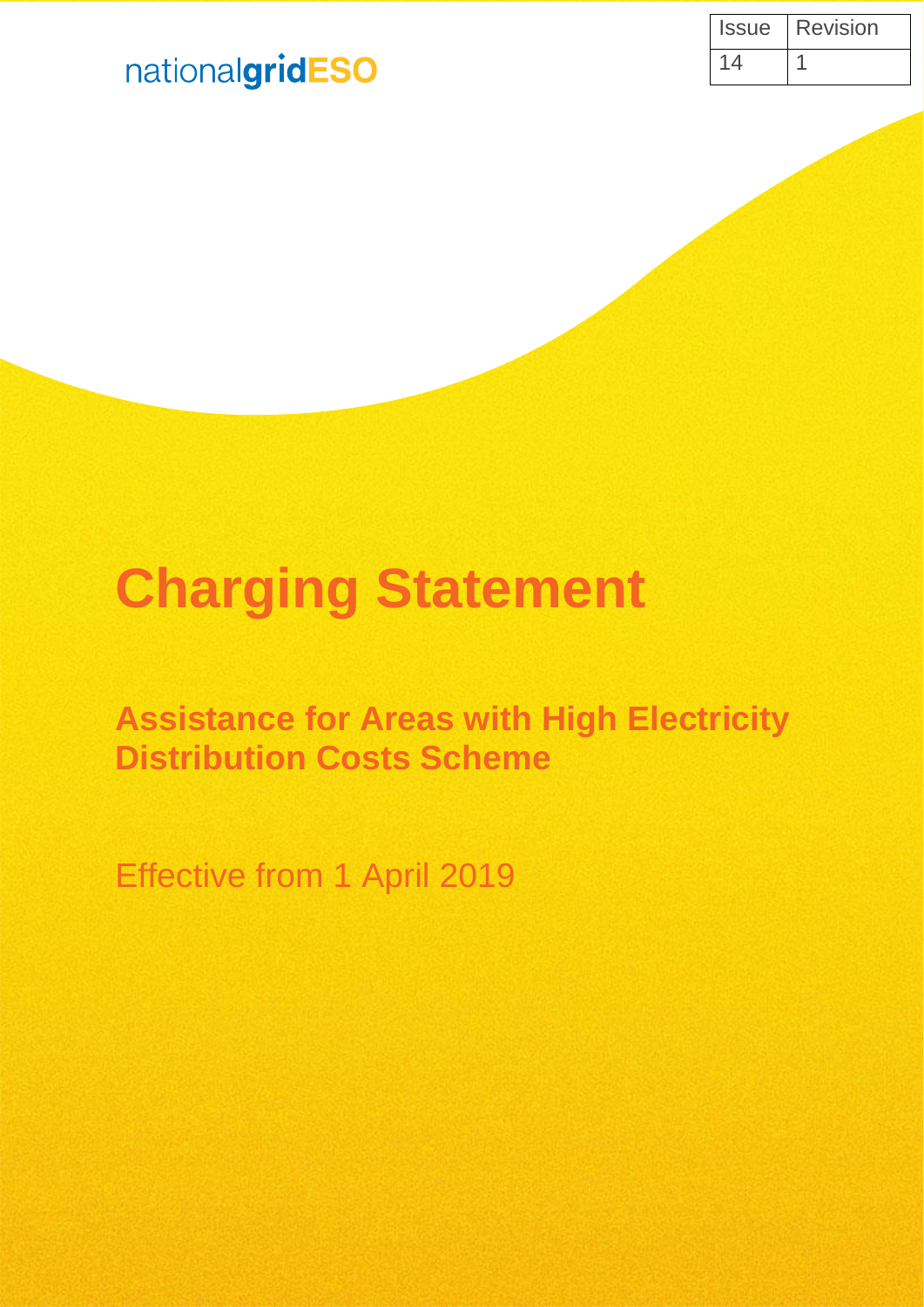# **Contents**

| Revision history of the Assistance for Areas with High Electricity Distribution Costs |  |
|---------------------------------------------------------------------------------------|--|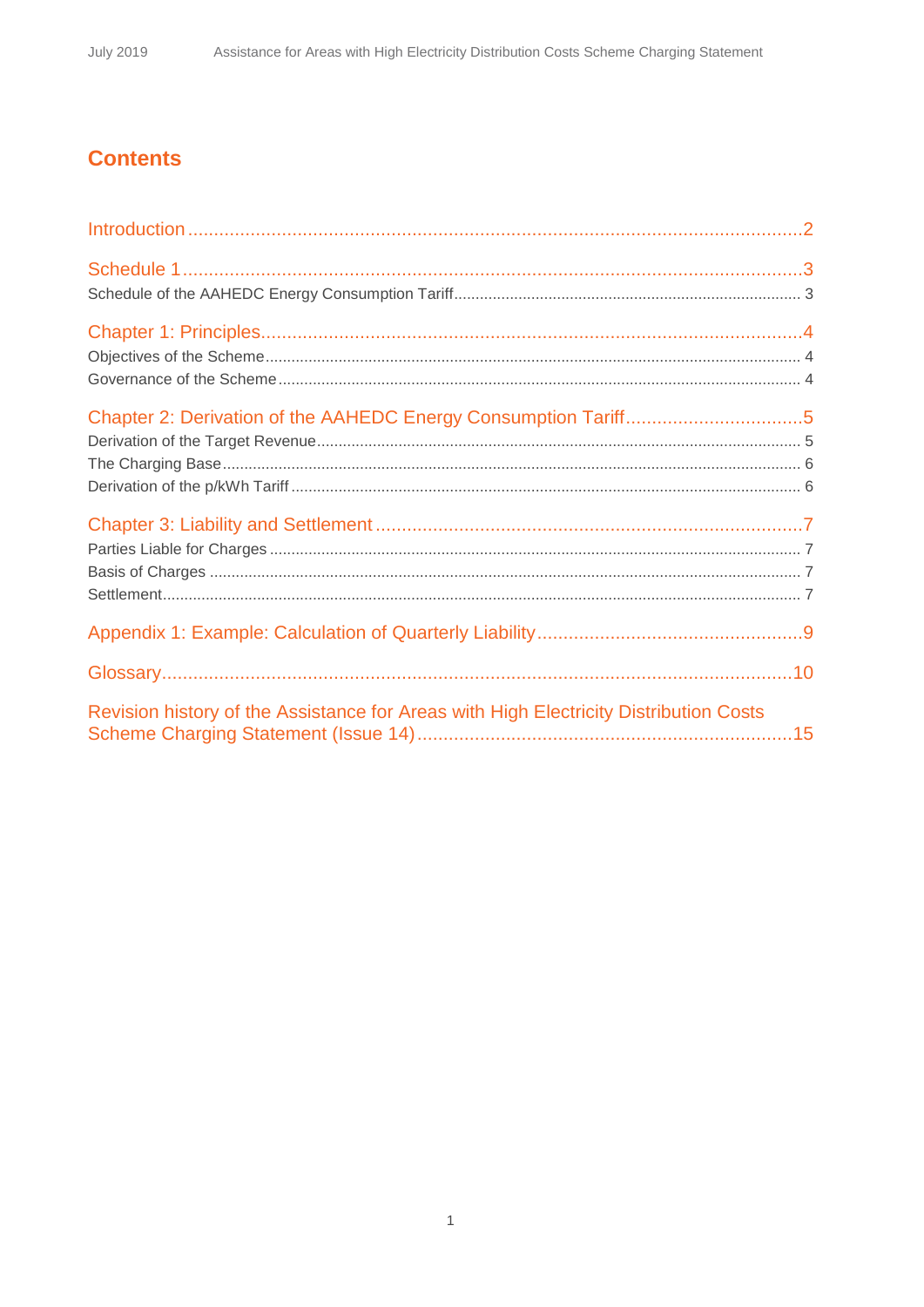### **Introduction**

This statement is published in accordance with Licence Condition C21 of National Grid Electricity System Operator Limited's Transmission Licence.

This document sets out the energy consumption tariff relating to the Assistance for Areas with High Electricity Distribution Costs Scheme. It also describes the methods by which and principles upon which National Grid Electricity System Operator Limited (NGESO) derives charges resulting from the Scheme.

This document is also available on our website at:

[https://www.nationalgrideso.com/charging/assistance-areas-high-electricity-distribution-costs](https://www.nationalgrideso.com/charging/assistance-areas-high-electricity-distribution-costs-aahedc)[aahedc](https://www.nationalgrideso.com/charging/assistance-areas-high-electricity-distribution-costs-aahedc)

This Assistance for Areas with High Electricity Distribution Costs Scheme Charging Statement Issue 14 was published on 15 July 2019, but is effective from 1 April 2019. This provides one month's notice before any charges calculated using the updated tariff become due for payment.

If you require further details about any of the information contained within this document or have comments on how this document might be improved please contact us using the details found on our website, or at:

National Grid ESO Faraday House, Warwick Technology Park, Gallows Hill, Warwick CV34 6DA

Telephone 01926 654633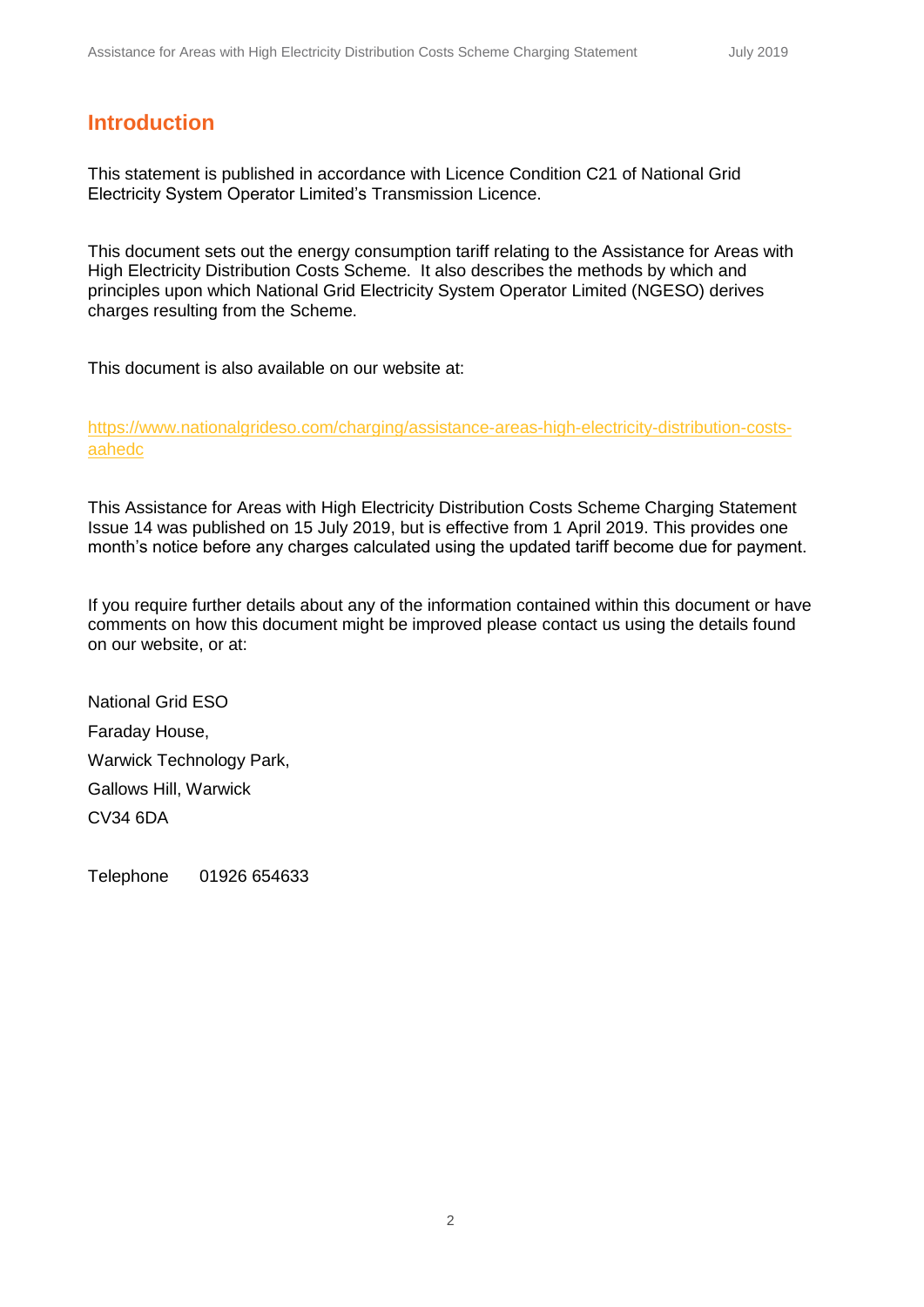## **Schedule 1**

#### **Schedule of the AAHEDC Energy Consumption Tariff**

| Year    | <b>Energy Consumption Tariff</b><br>(p/kWh) |
|---------|---------------------------------------------|
| 2019/20 | 0.026270                                    |

The tariff is based on our forecast of total energy consumption across all settlement periods for the period between 1<sup>st</sup> April 2019 and 31<sup>st</sup> March 2020. Parties attracting liability for the tariff are described in Chapter 3 of this document.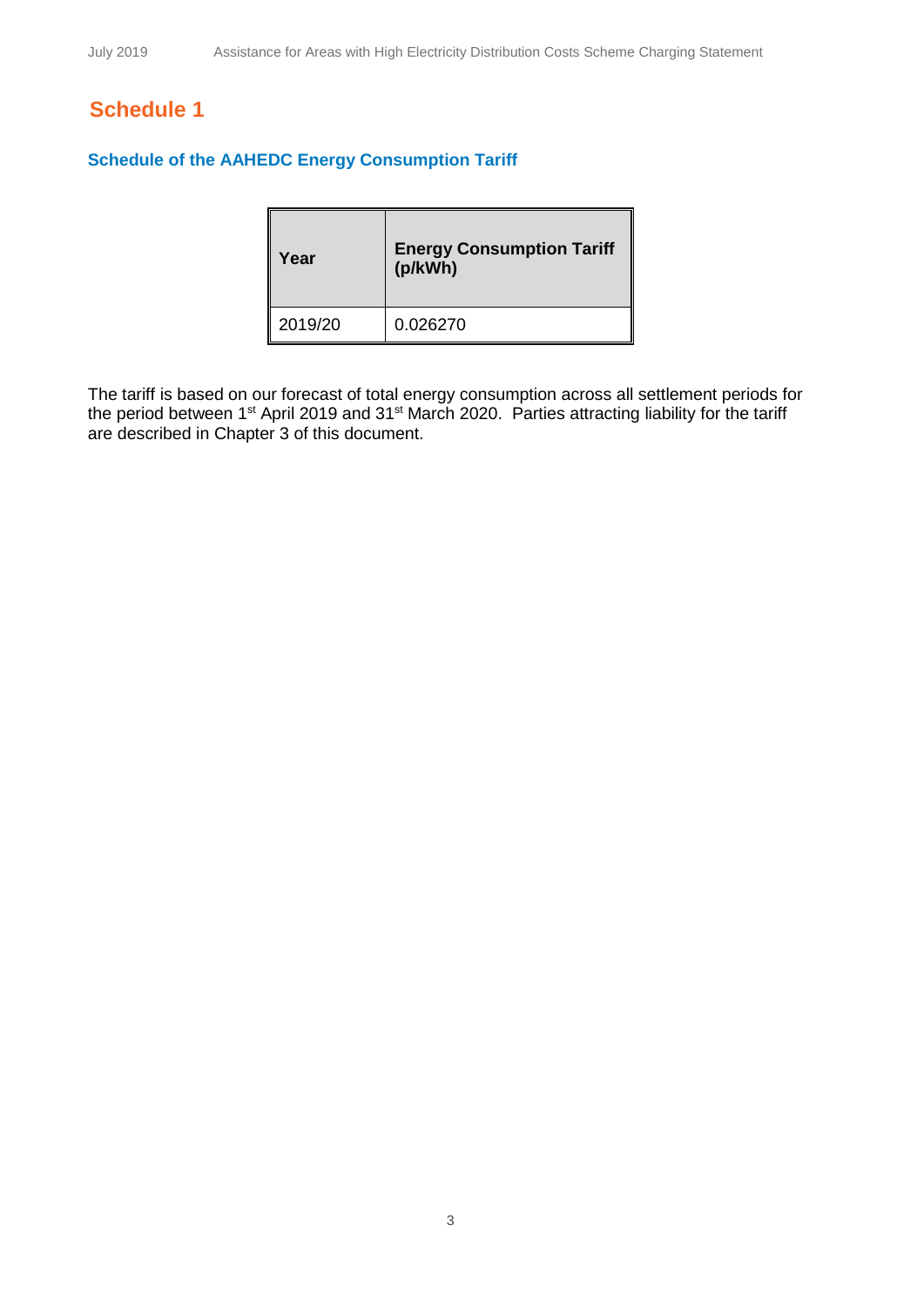# **Chapter 1: Principles**

#### **Objectives of the Scheme**

- 1.1 The Assistance for Areas with High Electricity Distribution Costs Scheme was introduced in the Energy Act 2004. It replaces an earlier arrangement, commonly referred to as "Hydro Benefit", which ended in January 2004 (although this continued on a voluntary basis until 31 March 2005).
- 1.2 The intention of the Scheme is to reduce the costs to consumers of the distribution of electricity in certain areas. Currently the only Specified Area is the North of Scotland. NGESO therefore recovers the Total Scheme Amount through the Scheme, which is composed of the Assistance Amount, the Administration Allowance and the Correction Amount. The Assistance Amount is passed to the Relevant Distributor in the Specified Area, Scottish Hydro Electric Power Distribution Ltd. This enables distribution charges to be reduced.

#### **Governance of the Scheme**

- 1.3 The Assistance for Areas with High Electricity Distribution Costs Scheme sits outside of the main contractual framework governing connection to, and use of, the transmission system (the Connection and Use of System Code, or CUSC). Similarly, the charging arrangements are not covered by the Charging Statements published by NGESO in accordance with Conditions C4, C5 and C6 of the Transmission Licence.
- 1.4 Instead, the Scheme is governed directly by Licence Conditions placed on Suppliers, Relevant Distributors, and NGESO.
- 1.5 Licensed Suppliers are obliged (by Licence Condition 30A of their Supply Licence) to pay to NGESO the tariff set out in this statement.
- 1.6 Relevant Distributors are obliged (under the terms of Licence Conditions 53A, 53B and 53C of their Distribution Licences) to apply the benefit from the Scheme to reduce the use of system charges levied on Suppliers.
- 1.7 NGESO's administration of the Scheme is covered by four Conditions in the Transmission Licence:
	- Condition C20 defines the revenue to be recovered in each year;
	- Condition C21 covers payments from Suppliers, and the preparation of this charging statement;
	- Condition C22 specifies the payments to be made to Relevant Distributors; and
	- Condition C23 sets out further reporting requirements to Ofgem and to Relevant Distributors.
- 1.8 The following sections of this statement set out in more detail how the charge is calculated, who is liable for it, and how it is settled.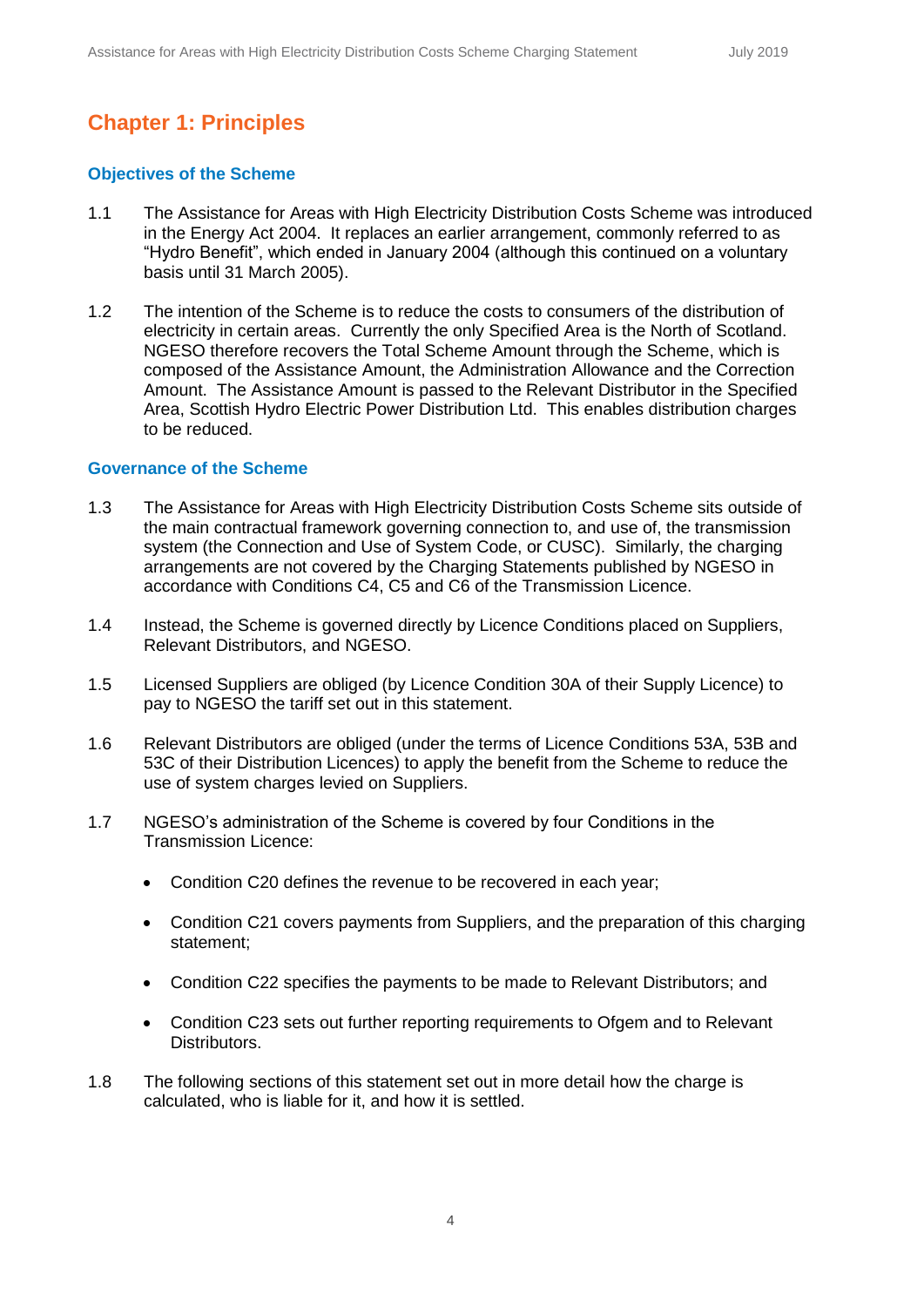# **Chapter 2: Derivation of the AAHEDC Energy Consumption Tariff**

- 2.1 The Assistance for Areas with High Electricity Distribution Costs Scheme (or "AAHEDC") Energy Consumption Tariff is calculated for each financial year. The tariff is effective from 1 April in each year, but is not published until after this date. NGESO is required to give no less than one month's notice prior to issuing the first invoice on 15 August of each year. The tariff is derived by dividing the Target Revenue by the Charging Base, as set out in detail below.
- 2.2 The mid July publication date for the final tariff is set to allow the previous year's final quarter payments to be made (around mid June, see section 3.6) in order for the Correction Amount to be calculated and hence the Target Revenue (section 2.3). However, NGESO will publish its latest forecast tariff in a draft schedule for 1 April.

#### **Derivation of the Target Revenue**

2.3 Condition C20 of NGESO's Transmission Licence defines the Total Scheme Amount in pounds sterling to be recovered each financial year, using the following formula:

 $HBM_t = A_t + HBOC_t - HBK_t$ 

**Where** 

| $HBM_t$           | represents the Total Scheme Amount in relation to year t      |
|-------------------|---------------------------------------------------------------|
| $A_{t}$           | represents the Assistance Amount in relation to year t        |
| HBOC <sub>t</sub> | represents the Administration Allowance in relation to year t |
| $HBK_t$           | represents the Correction Amount in relation to year t        |

2.4 The Assistance Amount is that recovered by NGESO on behalf of Relevant Distributors. For financial year 2019/20 this will be £63.32m. This is inflated from last year's assistance amount in line with the Retail Price Index. The Assistance Amount for 2019/20 will be paid to the Relevant Distributor; Scottish Hydro Electric Power Distribution Ltd, in accordance with the following schedule:

| <b>Payment Date</b> | <b>Proportion to be Paid</b> | <b>Amount to be Paid</b> |
|---------------------|------------------------------|--------------------------|
| 15 September 2019   | 23%                          | £14,562,656.05           |
| 15 December 2019    | 22%                          | £13,929,497.09           |
| 15 March 2020       | <b>27%</b>                   | £17,095,291.89           |
| 15 June 2020        | 28%                          | £17,728,450.84           |
| <b>Total</b>        | 100%                         | £63,315,895.87           |

2.5 The Administration Allowance is an amount of revenue that NGESO is permitted to retain in order to cover the costs of administering the scheme. In 2006/07 it was £80,000 and in subsequent years it has been inflated in line with the Retail Price Index to the current level of £117,479.51.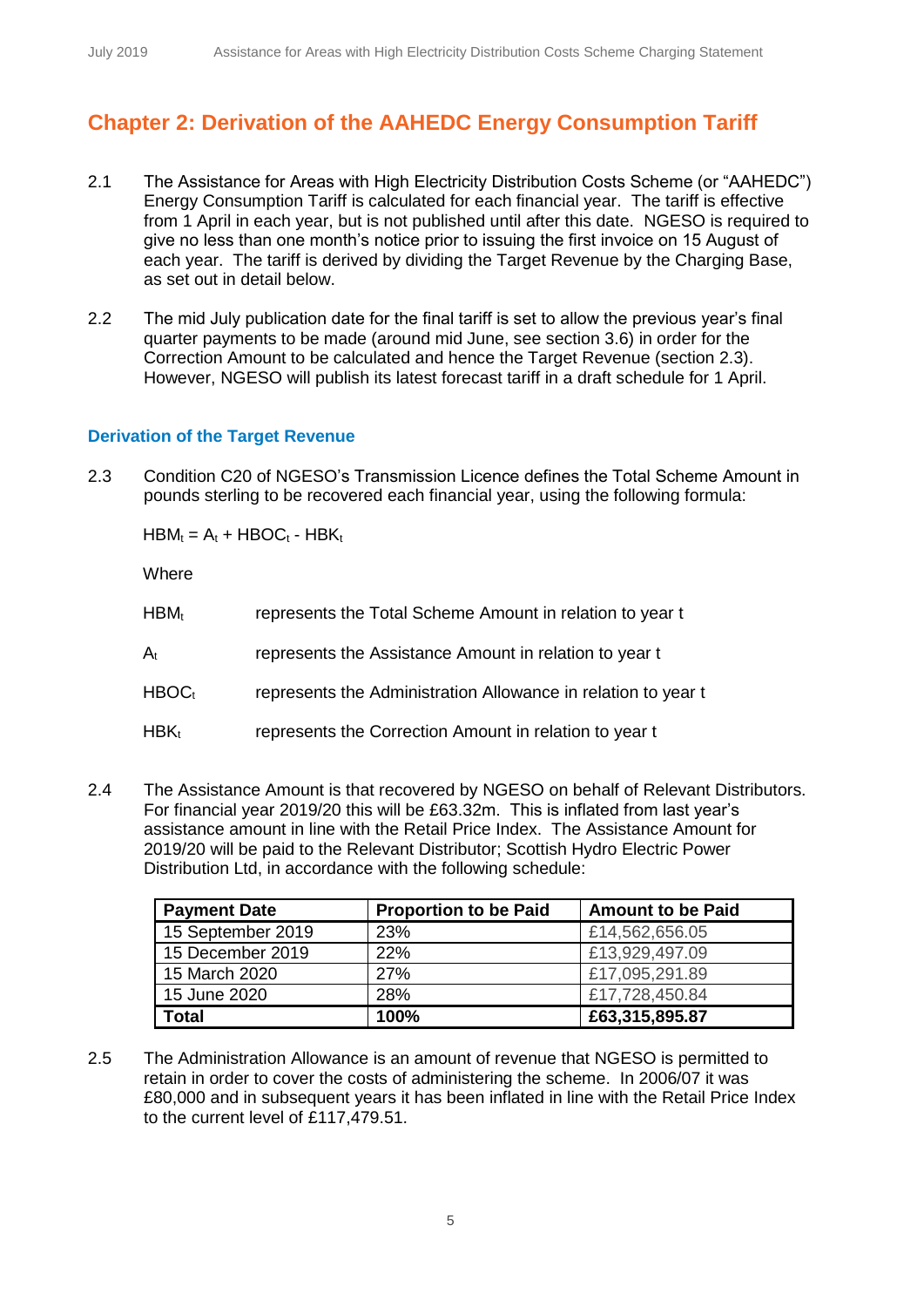2.6 The Correction Amount is the difference between the Total Scheme Amount in the previous year and the income received from the Scheme in that year, adjusted with an allowance for interest at Barclays Bank Base Rate.

#### **The Charging Base**

2.7 The Charging Base is NGESO's forecast of the total energy to be consumed by customers of Licensed Suppliers across all GSP Groups in the relevant financial year. Further detail regarding the exact liabilities incurred by Suppliers can be found in **Chapter 3: Liability and Settlement**.

#### **Derivation of the p/kWh Tariff**

2.8 The p/kWh energy consumption tariff is calculated as follows:

 $p/kWh$  Tariff = HBM<sub>t</sub>  $*$  100  $HBCB_t$ 

Where

- HBM<sub>t</sub> represents the Total Scheme Amount in relation to year t
- $HBCB<sub>t</sub>$  represents NGESO's forecast of total energy to be consumed by customers of Licensed Suppliers at GSPs in kWh in year t
- 2.9 The current tariff is set out in **Schedule 1** of this statement.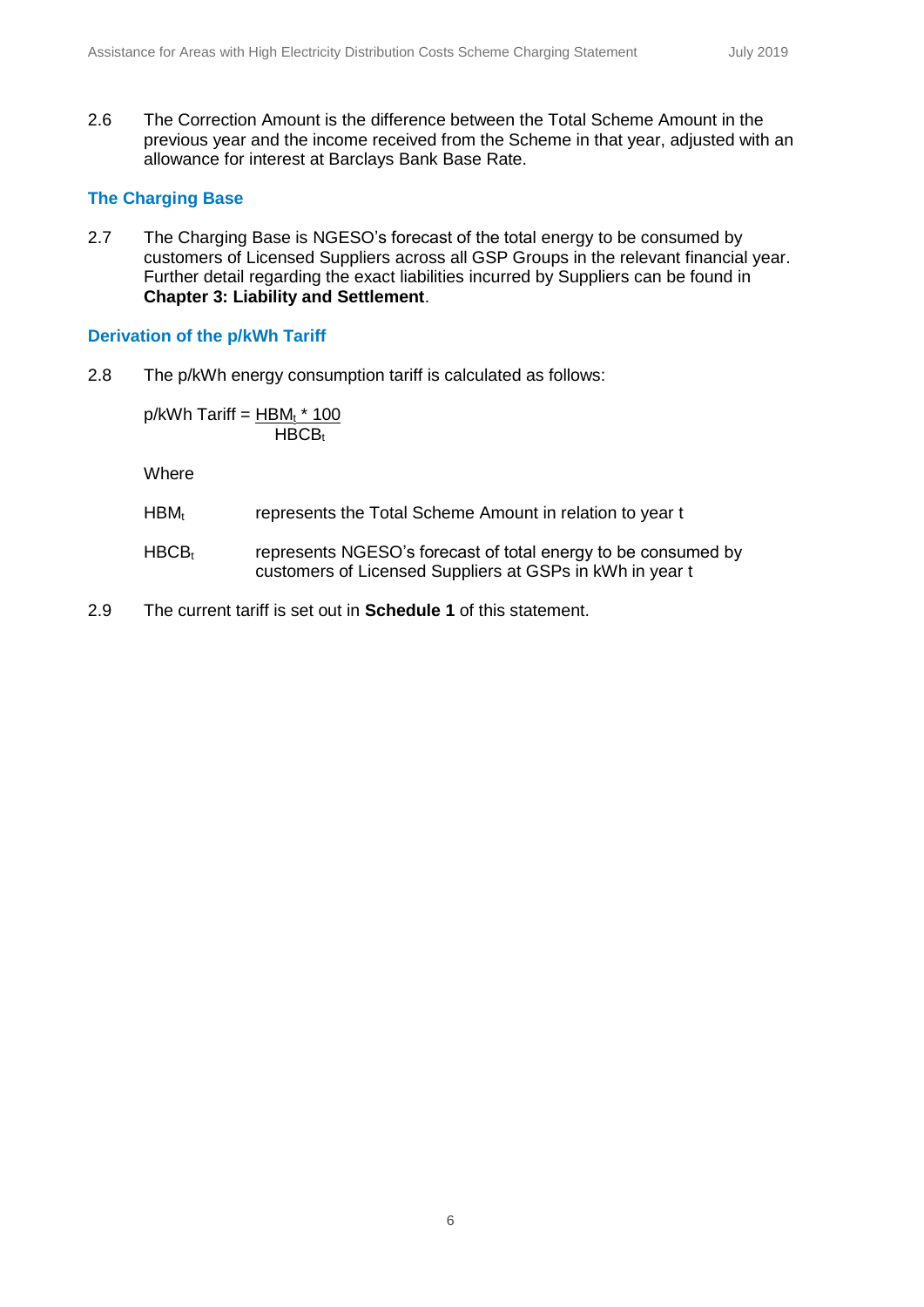# **Chapter 3: Liability and Settlement**

#### **Parties Liable for Charges**

3.1 Licensed Suppliers are liable for AAHEDC energy consumption charges.

#### **Basis of Charges**

- 3.2 From 1 April 2005, the AAHEDC energy consumption charge incurred by a Supplier will be determined by the total half-hourly and non half-hourly metered energy consumption over all settlement periods attributed to the following BM Units for which the Supplier is the lead party:
	- Supplier BM Units (i.e. those comprising plant and/or apparatus registered in SVA Metering Systems);
	- Any other BM Units relating to demand supplied by Licensed Suppliers by means of a distribution system.
- 3.3 Section 179 of the Energy Act 2004 has extended the definition of electricity supply to include electricity conveyed solely by means of a transmission system. Therefore from 1<sup>st</sup> April 2006, the energy consumption charge incurred by a Supplier also includes BM Units relating to Non-Embedded Customers.
- 3.4 BM Units relating to Station Load, Pumping Demand and Additional Load at Power Stations, and Interconnector User BM Units, are not liable for Assistance for Areas with High Electricity Distribution Costs Scheme energy consumption charges.
- 3.5 For the avoidance of doubt, BM Units in the North of Scotland are liable for Assistance for Areas with AAHEDC energy consumption charges.

#### **Settlement**

3.6 AAHEDC energy consumption charges are invoiced on a quarterly basis, with invoices despatched by 15 August, 15 November, 15 February and 15 May (or the following business day). In 2019/20, the invoicing timetable will be as follows:

| <b>Period of Liability</b>   | <b>Invoice Date</b> | <b>Payment Date</b> |
|------------------------------|---------------------|---------------------|
| $\sqrt{4}$ April – June 2019 | 15 August 2019      | 12 September 2019   |
| July - September 2019        | 15 November 2019    | 13 December 2019    |
| October - December 2019      | 15 February 2020    | 14 March 2020       |
| January – March 2020         | 15 May 2020         | 12 June 2020        |

- 3.7 Payment terms for invoices relating to AAHEDC energy consumption charges are 28 days. The dates by which such invoices relating to the financial year 2019/20 should be paid can be seen in the above table.
- 3.8 Invoices may also include a separate amount representing an interest charge to cover the late payment of previous invoices. This will be applied at 8% above the base interest rate on any payments not made on the payment due date, calculated for each day after the payment due date up to and including the date on which payment was actually made. Suppliers should also note that Condition 30A of their Supply Licence requires them to pay relevant invoices in accordance with the above timetable.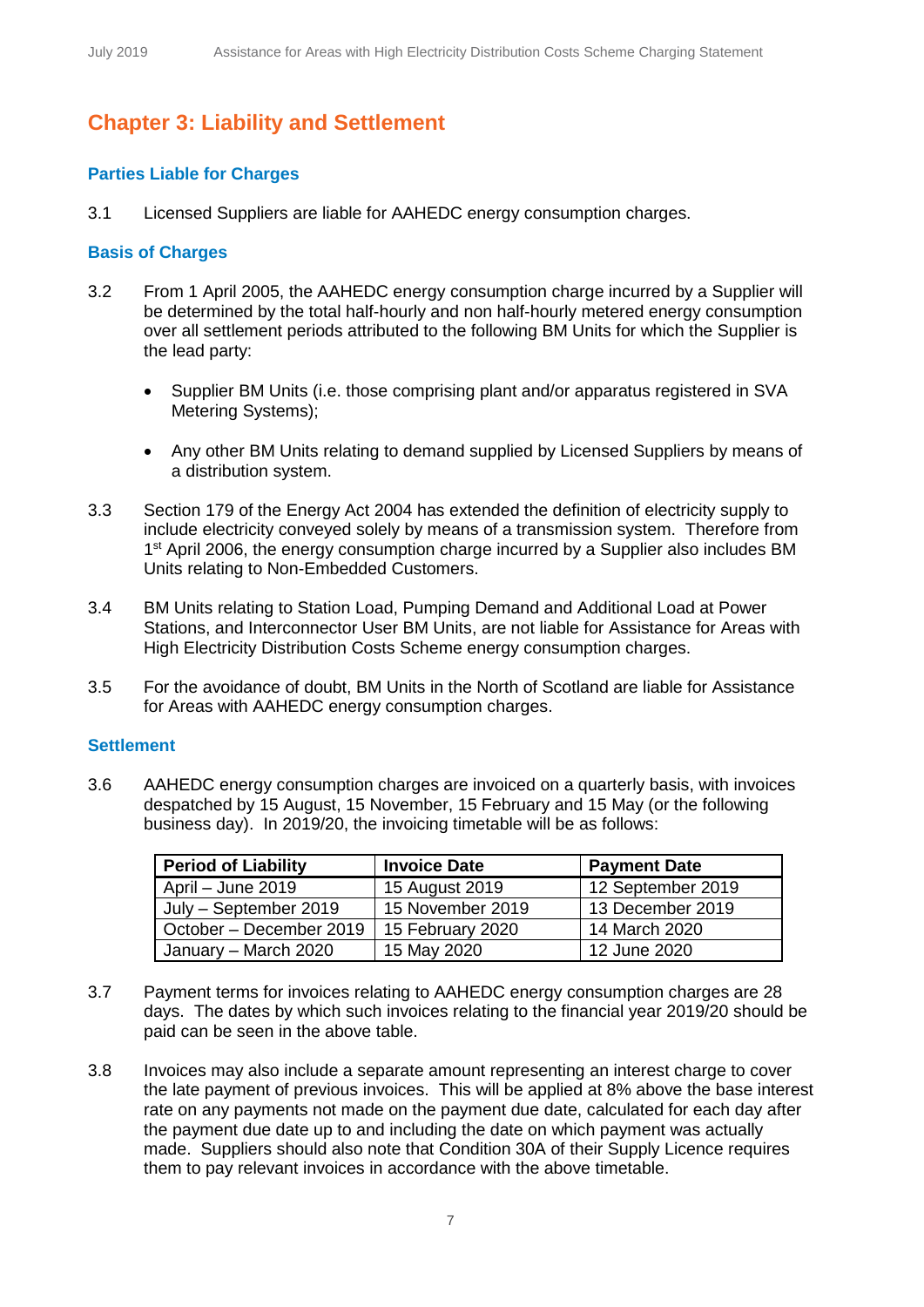- 3.9 Invoices are calculated using the best possible settlement data relating to half-hourly and non half-hourly metered energy consumption supplied from BSCCo available at the time. This calculation may be performed at any time between receipt of data from the Initial Settlement Run relating to the final day of the relevant quarter and the invoice date, as set out in paragraph 3.4. In normal circumstances, for an entire quarter, the data will predominantly comprise that from the Initial and First Reconciliation Settlement Runs however NGESO will confirm which BSCCo data has been used.
- 3.10 In the event of data for any settlement day being unavailable at the time of the invoice calculation then NGESO will substitute such data as it shall, at its reasonable discretion, think fit. In normal circumstances, data for the corresponding settlement day the previous week will be used but occasionally last year's data may be used if a gap occurs during an annual holiday, Easter for example. If such a situation arises then NGESO will notify the method of substitution to users.
- 3.11 Settlement is final at the Invoice Date. There is no reconciliation using data from the Final Reconciliation Settlement Run.

In the event of any queries concerning the operation of the Assistance for Areas with High Electricity Distribution Costs Scheme please contact our **Revenue Team** using the details which can be found on our website:

[https://www.nationalgrideso.com/charging/assistance-areas-high-electricity-distribution-costs](https://www.nationalgrideso.com/charging/assistance-areas-high-electricity-distribution-costs-aahedc)[aahedc](https://www.nationalgrideso.com/charging/assistance-areas-high-electricity-distribution-costs-aahedc)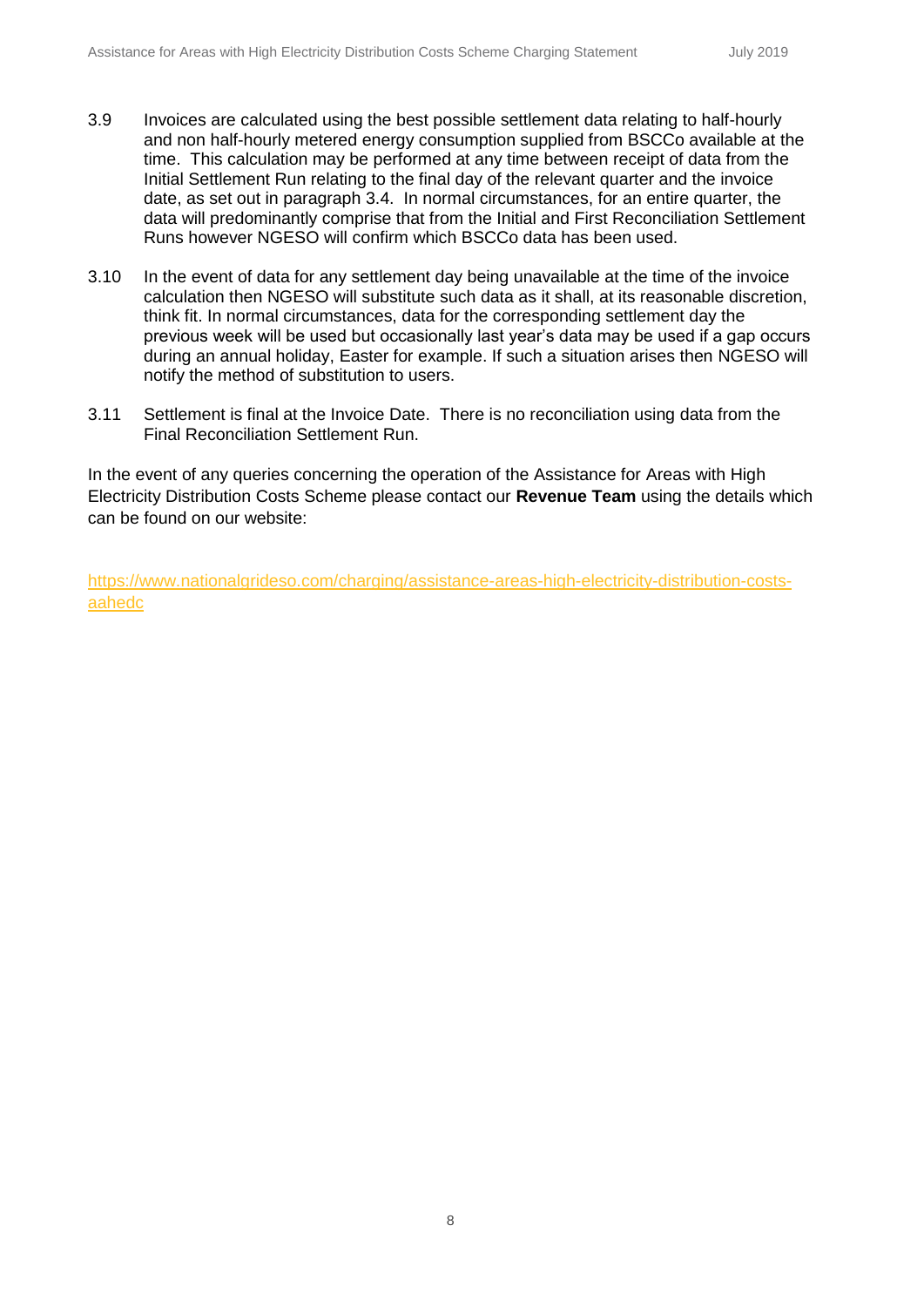## **Appendix 1: Example: Calculation of Quarterly Liability**

This appendix illustrates the methodology used by NGESO in the derivation of charges relating to the Assistance for Areas with High Electricity Distribution Costs Scheme through the use of a hypothetical example.

Supplier A is the lead party of one set of 14 Base BM Units. It is also the lead party of one BM Unit relating to a Non-Embedded Customer. Using the best settlement data available at the time, the following energy consumption for Quarter 1, 2019/20 (i.e. 1 April 2019 – 30 June 2019) is recorded:

|                            | Quarterly     |
|----------------------------|---------------|
| <b>BM Unit</b>             | Energy (kWh)  |
| 2<br>AAAAA000              | 100,000,000   |
| 2<br>BAAAA000              | 100,000,000   |
| 2<br>CAAAA000              | 100,000,000   |
| 2<br>DAAAA000              | 100,000,000   |
| EAAAA000<br>2              | 100,000,000   |
| FAAAA000<br>2              | 100,000,000   |
| 2.<br>GAAAA000             | 100,000,000   |
| 2 HAAAA000                 | 100,000,000   |
| $\mathbf{2}$<br>JAAAA000   | 100,000,000   |
| 2 KAAAA000                 | 100,000,000   |
| $^{2}$<br>LAAAA000         | 100,000,000   |
| $\overline{2}$<br>MAAAA000 | 100,000,000   |
| 2<br>NAAAA000              | 100,000,000   |
| 2<br>PAAAA000              | 100,000,000   |
| Sub-total                  | 1,400,000,000 |
| AAAAD-1                    | 100,000,000   |
| <b>Total</b>               | 1,500,000,000 |

The Supplier's charge for Quarter 1 is therefore calculated as follows:

Charge  $= 1,500,000,000kWh \times 0.026270$ 100

#### **= £394,050.00**

These charges would be invoiced in accordance with the timetable set out in **Chapter 3** of this statement.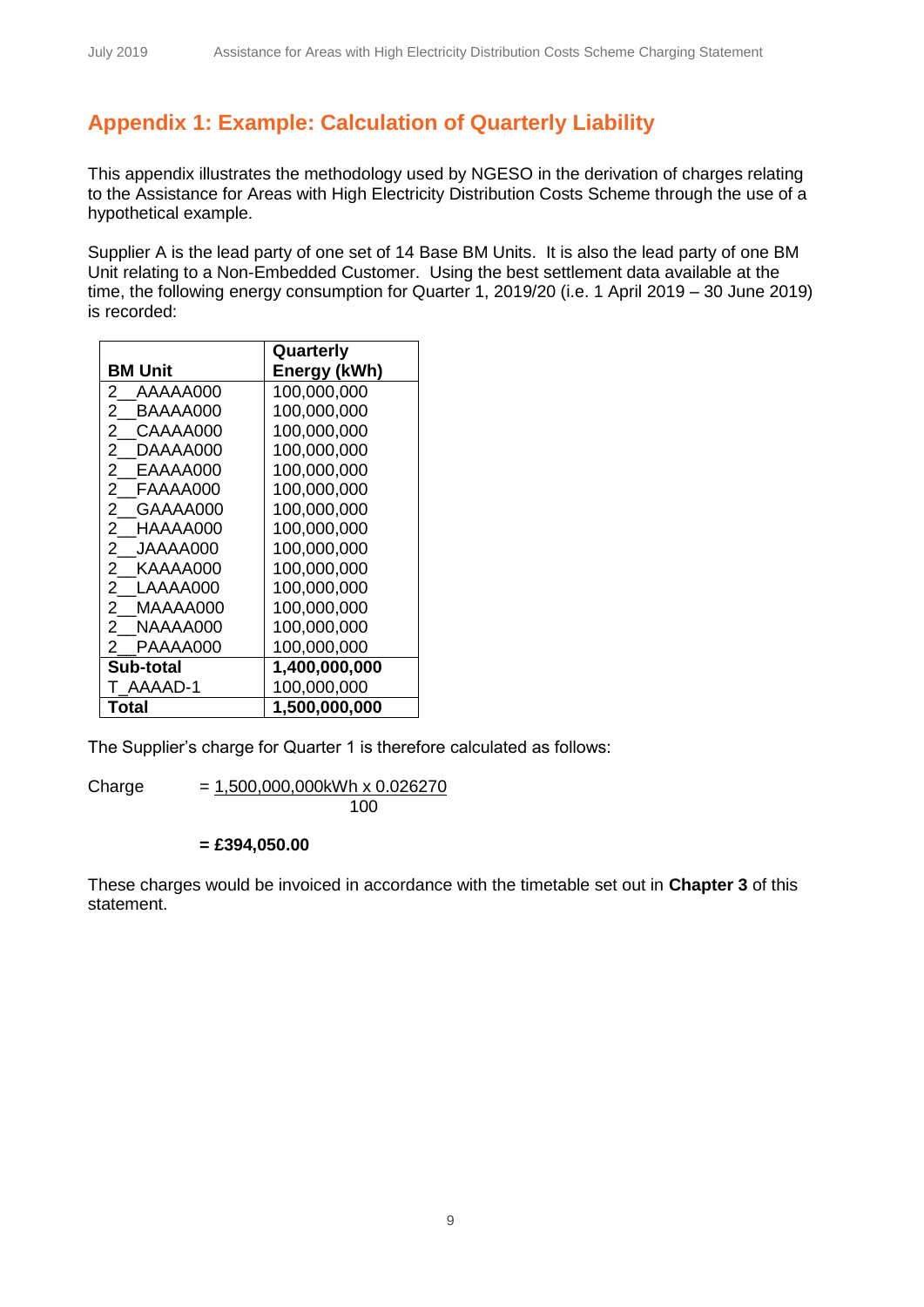## **Glossary**

The following definitions are intended to assist the reader's understanding of this document. In the event of conflict with definitions given elsewhere, those used in the Electricity Act 1989 (as amended by the Utilities Act 2000 and the Energy Act 2004), Transmission Licence, Grid Code, Balancing and Settlement Code and Connection and Use of System Code take precedence.

For the avoidance of doubt "as defined in the BSC" relates to the Balancing and Settlement Code as published from time to time.

| <b>AAHEDC</b>                                                                                             | An abbreviation of the Assistance for Areas with High<br><b>Electricity Distribution Costs Scheme</b>                                                                                                   |
|-----------------------------------------------------------------------------------------------------------|---------------------------------------------------------------------------------------------------------------------------------------------------------------------------------------------------------|
| Act                                                                                                       | The Electricity Act 1989                                                                                                                                                                                |
| <b>Additional Load</b>                                                                                    | Site Load other than Station Load and importing Generating<br>Units for processes other than the production of electricity                                                                              |
| <b>Administration Allowance</b>                                                                           | The amount of the revenue allowance that NGESO is<br>permitted to retain to cover the costs of administering the<br>Scheme                                                                              |
| <b>Assistance Amount</b>                                                                                  | The amount payable by NGESO to a relevant distributor in a<br>relevant year under the Scheme                                                                                                            |
| <b>Assistance for Areas with</b><br><b>High Electricity</b><br><b>Distribution Costs</b><br><b>Scheme</b> | The scheme established pursuant to the Energy Act 2004<br>(Assistance for Areas with High Distribution Costs) Order<br>2005                                                                             |
| <b>Balancing and Settlement</b><br>Code (BSC)                                                             | As defined in the Transmission Licence                                                                                                                                                                  |
| <b>Base BM Unit</b>                                                                                       | As defined in the BSC                                                                                                                                                                                   |
| <b>Base Interest Rate</b>                                                                                 | In respect of any day, the rate per annum which is equal to<br>the base lending rate from time to time of Barclays Bank plc<br>as at the close of business on the immediately preceding<br>business day |
| <b>BM Unit</b>                                                                                            | Defined in the BSC as:<br>"a unit established and registered (or to be established and<br>registered) by a Party in accordance with section K3 [of the<br>BSC <sub>l</sub> "                            |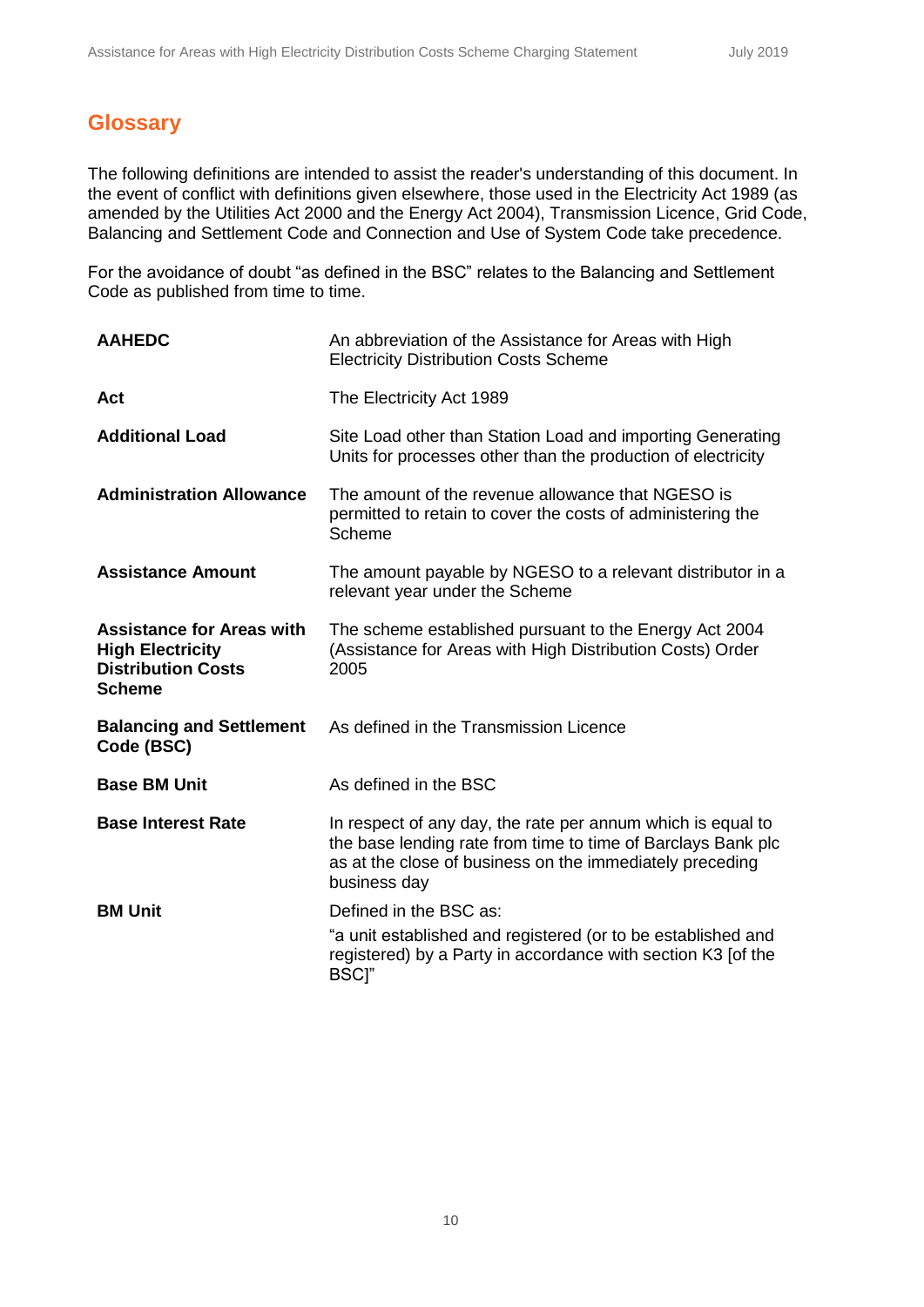| <b>BM Unit Metered Volume</b>                      | Defined in the BSC as: |                                                                                                                                                                                                                                          |
|----------------------------------------------------|------------------------|------------------------------------------------------------------------------------------------------------------------------------------------------------------------------------------------------------------------------------------|
| " $QM_{ii}$ "                                      | (i)                    | "In respect of a Settlement Period:<br>in relation to a BM Unit (other than an Interconnector<br>BM Unit) comprising CVA Metering Systems, the<br>Metered Volume (as determined in accordance with<br>Section R [of the BSC]);           |
|                                                    | (ii)                   | in relation to an Interconnector BM Unit, the quantity<br>determined in accordance with Section R7.4.2 [of the<br>BSC];                                                                                                                  |
|                                                    | (iii)                  | in relation to an Interconnector Error Administrator<br>BM Unit, the quantity determined in accordance with<br>Section T4.1; and                                                                                                         |
|                                                    | (iv)                   | in relation to a Supplier BM Unit, the quantity<br>determined in accordance with section T4.2.1 [of the<br>BSCI."                                                                                                                        |
| <b>BSCCo</b>                                       |                        | As defined in the BSC                                                                                                                                                                                                                    |
| <b>Charging Base</b>                               |                        | As defined in section 2.7 of this statement                                                                                                                                                                                              |
| <b>Charging Statements</b>                         |                        | Documents prepared by NGESO in accordance with<br>Conditions C4, C5 and C6 of the Transmission Licence<br>setting out charges payable for connection to, and use of, the<br>transmission system for matters other than the Scheme        |
| <b>Connection and Use of</b><br><b>System Code</b> |                        | A document prepared by NGESO in accordance with<br>Condition C10 of the Transmission Licence forming the main<br>contractual framework governing connection to, and use of,<br>the transmission system for matters other than the Scheme |
| <b>Correction Amount</b>                           | that year              | The difference between the Total Scheme Amount in the<br>previous year and the income received from the Scheme in                                                                                                                        |
| <b>CUSC</b>                                        |                        | The Connection and Use of System Code                                                                                                                                                                                                    |
| <b>Demand</b>                                      |                        | Electricity consumed at sites or by equipment not owned and<br>operated by NGESO                                                                                                                                                         |
| <b>Distribution</b>                                |                        | Conveyance of electricity by means of a Distribution System                                                                                                                                                                              |
| <b>Distribution System</b>                         |                        | As defined in the BSC                                                                                                                                                                                                                    |
| <b>Energy Consumption</b>                          |                        | As defined in sections 3.2 and 3.3 of this statement                                                                                                                                                                                     |
| <b>Energy Consumption</b><br>Charge                |                        | Charge levied on Suppliers in order to allow NGESO to<br>recover the Total Scheme Amount                                                                                                                                                 |
| <b>Energy Consumption</b><br><b>Tariff</b>         |                        | The tariff levied on Suppliers' Energy Consumption in order<br>to allow NGESO to recover the Total Scheme Amount, and<br>calculated in accordance with Chapter 2 of this statement                                                       |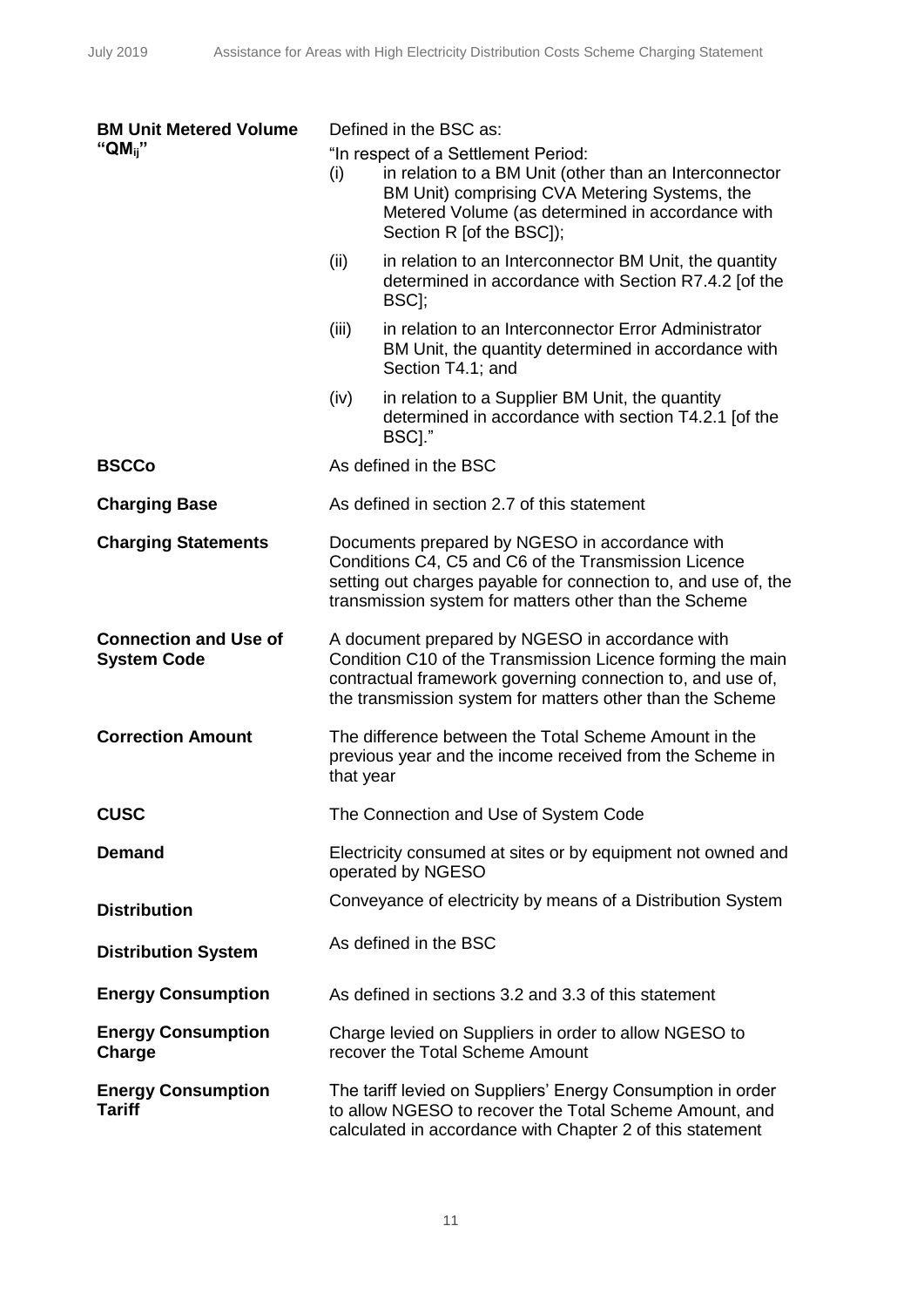| <b>First Reconciliation</b><br><b>Settlement Run</b> | As defined in the BSC                                                                                                                                                                                                                                           |
|------------------------------------------------------|-----------------------------------------------------------------------------------------------------------------------------------------------------------------------------------------------------------------------------------------------------------------|
| <b>Final Reconciliation</b><br><b>Settlement Run</b> | As defined in the BSC                                                                                                                                                                                                                                           |
| <b>Financial Year</b>                                | The period of 12 months ending on 31 <sup>st</sup> March in each<br>calendar year                                                                                                                                                                               |
| <b>Generating Unit</b>                               | As defined in the Grid Code                                                                                                                                                                                                                                     |
| <b>Grid Code</b>                                     | A document prepared by NGESO in accordance with<br>Condition C14 of the Transmission Licence setting out the<br>technical parameters for the operation and use of the<br>transmission system and of plant and apparatus connected<br>to the transmission system |
| <b>Grid Supply Point (GSP)</b>                       | A point of delivery from the GB Transmission System to a<br>distribution system or Non-Embedded User                                                                                                                                                            |
| <b>GSP Group</b>                                     | As defined in the BSC                                                                                                                                                                                                                                           |
| <b>Hydro Benefit</b>                                 | A common abbreviation of the Assistance for Areas with<br>High Electricity Distribution Costs Scheme. More accurately,<br>the scheme preceding the Assistance for Areas with High<br><b>Electricity Distribution Costs Scheme</b>                               |
| <b>Initial Settlement Run</b>                        | As defined in the BSC                                                                                                                                                                                                                                           |
| <b>Interconnector</b>                                | As defined in the BSC                                                                                                                                                                                                                                           |
| <b>Interconnector User</b>                           | As defined in the BSC                                                                                                                                                                                                                                           |
| <b>Interconnector User BM</b><br>Units               | BM Units for which the lead party is an Interconnector User                                                                                                                                                                                                     |
| <b>Licensed Supplier</b>                             | A holder of an electricity supply licence                                                                                                                                                                                                                       |
| <b>Non-Embedded Customer</b>                         | A User, except an Electricity Distributor, receiving electricity<br>direct from the National Grid Transmission System<br>irrespective of from whom it is supplied                                                                                               |
| <b>North of Scotland</b>                             | The area of Scotland specified in Schedule 1 of the Energy<br>Act 2004 (Assistance for Areas with High Distribution Costs)<br>Order 2005                                                                                                                        |
| Ofgem                                                | The Office of Gas and Electricity Markets                                                                                                                                                                                                                       |
| <b>Power Station</b>                                 | Defined in the Grid Code as:                                                                                                                                                                                                                                    |
|                                                      | "an installation comprising one or more Generating Units<br>(even where sited separately) owned and/or controlled by the<br>same Generator, which may be reasonably considered as<br>being managed as one Power Station."                                       |
| <b>Relevant Distributor</b>                          | As defined in Condition C20 of the Transmission Licence                                                                                                                                                                                                         |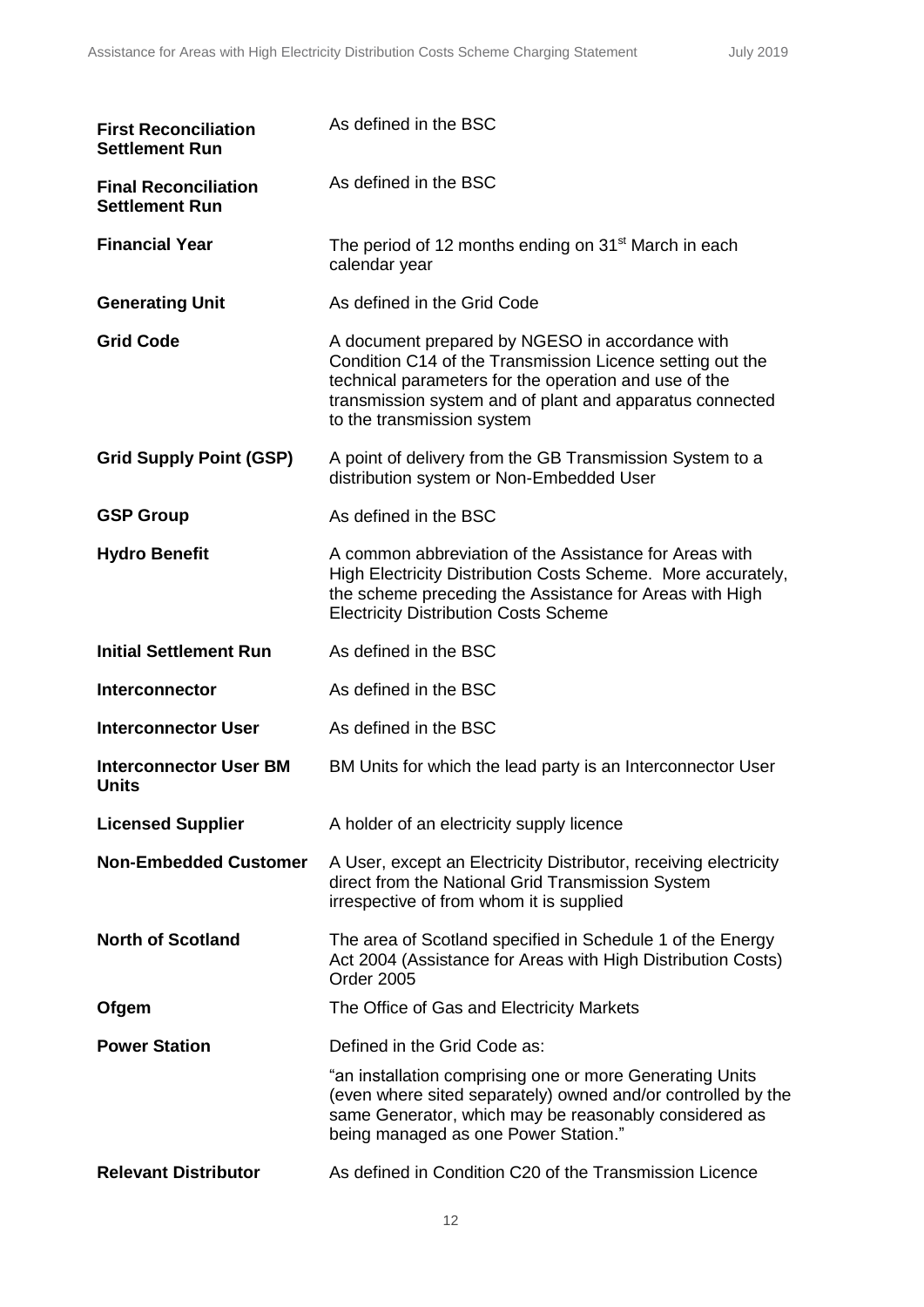| <b>Retail Price Index</b>  | In the context of the Scheme, means the percentage change<br>(whether of a positive or a negative value) in the arithmetic<br>average of the Retail Price Index figures published or<br>determined with respect to each of the six months May to<br>October (both inclusive) in relation to the relevant year t-1<br>and that are published or determined with respect to the<br>same months in relation to the relevant year t-2                                                                                                                                                                                              |
|----------------------------|--------------------------------------------------------------------------------------------------------------------------------------------------------------------------------------------------------------------------------------------------------------------------------------------------------------------------------------------------------------------------------------------------------------------------------------------------------------------------------------------------------------------------------------------------------------------------------------------------------------------------------|
| <b>Scheme</b>              | The Assistance for Areas with High Electricity Distribution<br><b>Costs Scheme</b>                                                                                                                                                                                                                                                                                                                                                                                                                                                                                                                                             |
| <b>Settlement Day</b>      | has the meaning given to that expression in the BSC                                                                                                                                                                                                                                                                                                                                                                                                                                                                                                                                                                            |
| <b>Settlement Period</b>   | Defined in the BSC as:                                                                                                                                                                                                                                                                                                                                                                                                                                                                                                                                                                                                         |
|                            | "Settlement Period j starts at the spot time occurring at the<br>beginning of the half hour and ends at the spot time<br>occurring exactly 30 minutes later. The spot time at the<br>beginning of one period therefore coincides with the spot<br>time at the end of the previous period."                                                                                                                                                                                                                                                                                                                                     |
| <b>Settlement Run</b>      | Defined in the BSC as:                                                                                                                                                                                                                                                                                                                                                                                                                                                                                                                                                                                                         |
|                            | "a determination (in accordance with Section T), in relation to<br>a Settlement Day, of amounts giving rise, on the part of<br>Trading Parties and the Transmission Company, to a liability<br>to pay or a right to be paid by the BSC Clearer amounts in<br>respect of Trading Charges in each Settlement Period in that<br>Settlement Day, and of the net credit or debit in respect of<br>such amounts; and where the context requires a reference to<br>a Settlement Run includes the data and information<br>produced by the SAA following such a determination and<br>delivered to the FAA in accordance with Section N" |
| <b>Site Load</b>           | May comprise Station Load and Additional Load.                                                                                                                                                                                                                                                                                                                                                                                                                                                                                                                                                                                 |
|                            | The sum of the BM Unit Metered Volumes $(QM_{ii})$ , expressed<br>as a positive number, of BM Units within the Trading Unit<br>with QM <sub>ii</sub> less than zero during the three Settlement Periods<br>of the Triad (i.e. $\Sigma QM_{ij}$ where $QM_{ij}$ <0)                                                                                                                                                                                                                                                                                                                                                             |
| <b>Specified Area</b>      | As defined in the Energy Act 2004 (Assistance for Areas with<br>High Distribution Costs) Order 2005                                                                                                                                                                                                                                                                                                                                                                                                                                                                                                                            |
| <b>Station Load</b>        | The Station Load is equal to the sum of the demand of BM<br>Units solely comprising the Station Transformers within the<br>Power Station. For the avoidance of doubt, Station Load<br>excludes BM Units comprising Additional Load                                                                                                                                                                                                                                                                                                                                                                                             |
| <b>Station Transformer</b> | Defined in the Grid Code "as a transformer supplying<br>electrical power to the auxiliaries of a power station which is<br>not directly connected to the generating unit terminals."                                                                                                                                                                                                                                                                                                                                                                                                                                           |
| <b>Supplier</b>            | A holder of an electricity supply licence                                                                                                                                                                                                                                                                                                                                                                                                                                                                                                                                                                                      |
| <b>Supplier BM Unit</b>    | As defined in the BSC                                                                                                                                                                                                                                                                                                                                                                                                                                                                                                                                                                                                          |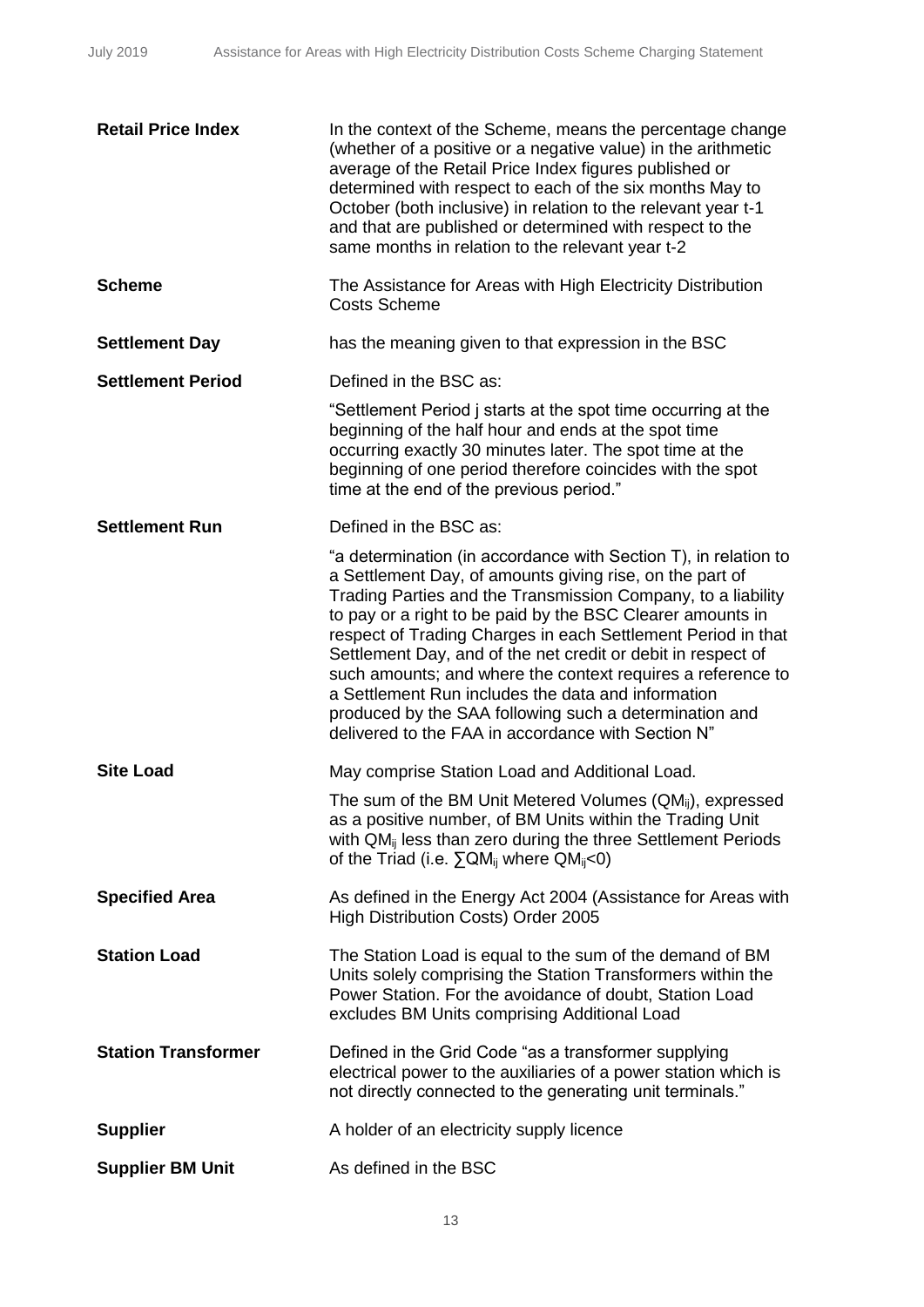| <b>SVA</b>                  | Supplier Volume Allocation, as defined in the BSC                                                                               |
|-----------------------------|---------------------------------------------------------------------------------------------------------------------------------|
| <b>SVA Metering System</b>  | As defined in the BSC                                                                                                           |
| <b>Total Scheme Amount</b>  | NGESO's maximum allowable revenue in relation to the<br>Assistance for Areas with High Electricity Distribution Costs<br>Scheme |
| <b>Transmission Licence</b> | The licence granted to National Grid Electricity System<br>Operator Limited under Section 6(1)(b) of the Act                    |
| <b>Transmission system</b>  | A system which consists (wholly or mainly) of electrical plant<br>and lines at transmission voltages                            |
| <b>Transmission voltage</b> | In England and Wales, voltages above 132kV, and in<br>Scotland, voltages of 132kV and above                                     |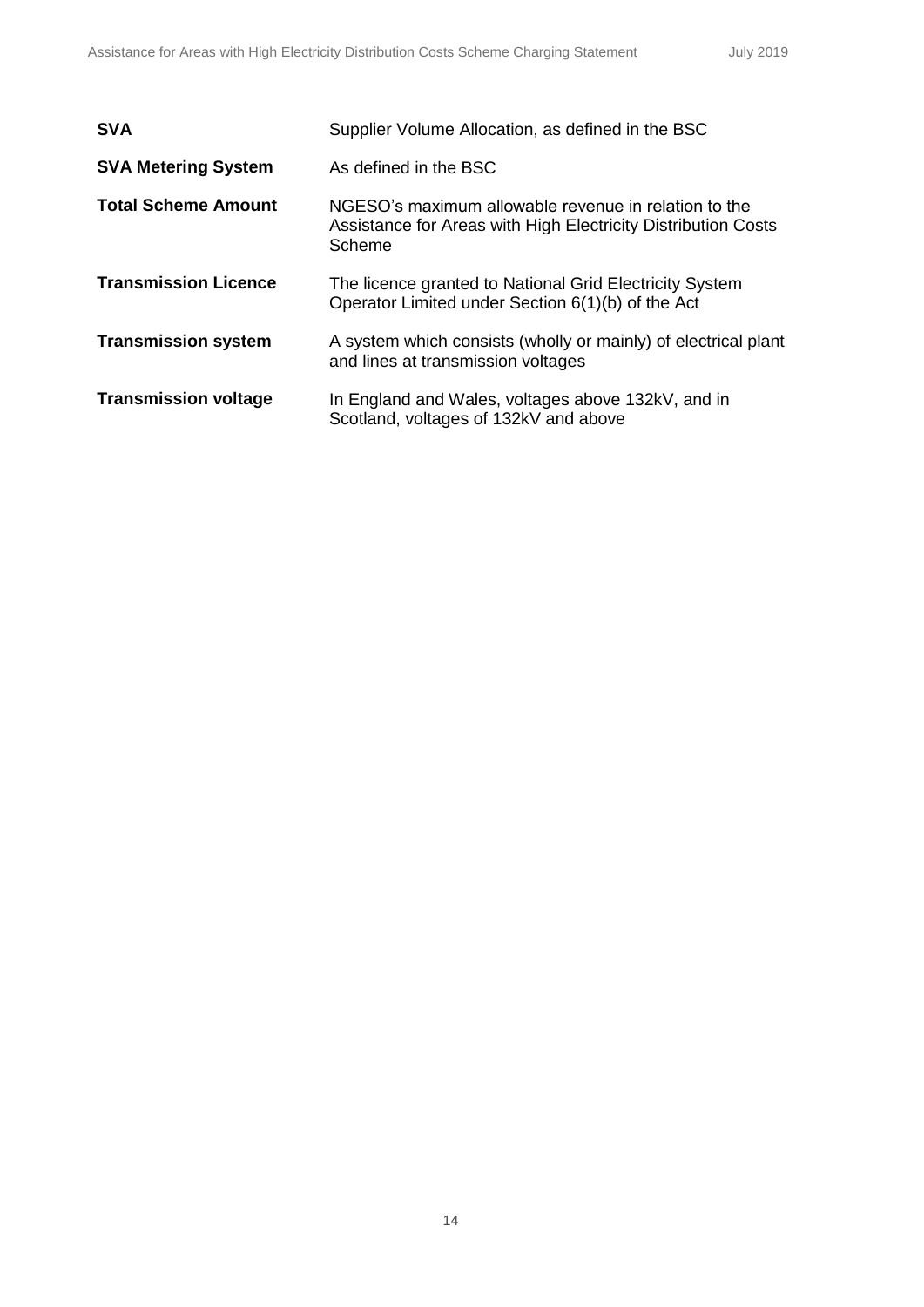# **Revision history of the Assistance for Areas with High Electricity Distribution Costs Scheme Charging Statement (Issue 14)**

| <b>Issue 14</b>   | <b>Modifications</b> | <b>Changes to Pages</b>                          |
|-------------------|----------------------|--------------------------------------------------|
| <b>Revision 1</b> |                      | 1, 2, 3, 4, 5, 6, 7, 8, 9, 10,<br>11, 12, 14, 15 |